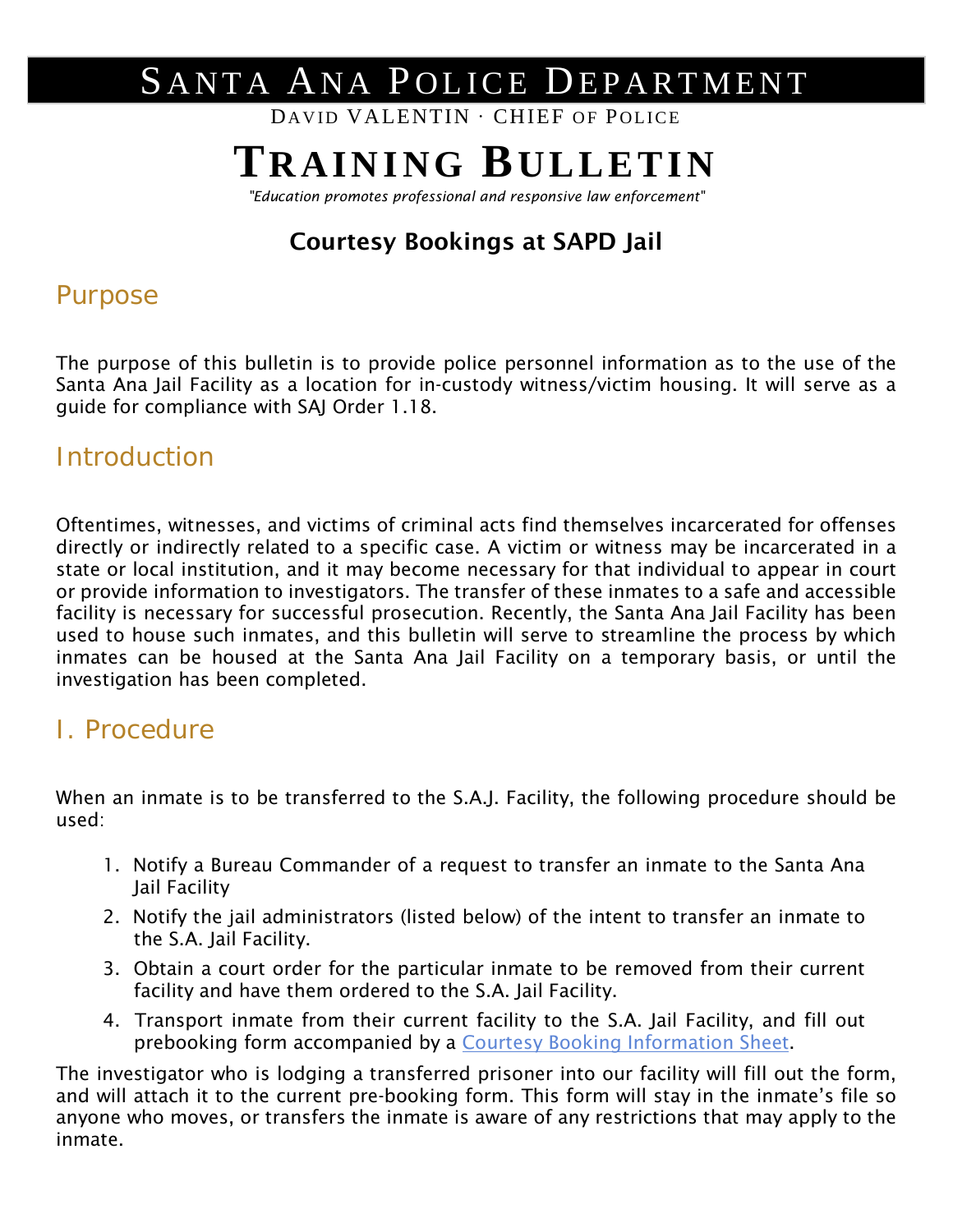To complete the form, the handling investigator will write his/her case number at the top of the form followed by the inmate's name. Since most of these transfers are as a result of a court order, the investigator will list the origin of the inmate, and the facility that they were transferred from. The "origin" refers to the agency that is responsible for the inmate such as CDC, CYA, or OCJ, and "name of facility" refers to the location where the inmate was removed from, such as, Ironwood, Norwalk, or Theo Lacy. The court order will be attached if applicable, or any paperwork that would indicate the reason for transfer. Any gang affiliations will be listed, and then any transportation requirements will be specified. Any transportation of the inmate will be clearly noted to avoid any confusion to jail staff or risk of injury to the inmate. If the inmate is to be taken to court by the assigned investigator/officer, arrangements for transportation should be made by the investigator with our jail facility and the O.C. Sheriff's Office well in advance to avoid any problems.

Any housing issues or concerns will be noted in the "Housing Restrictions" and "Keep Separates" area of the form. The investigator will note whether the inmate is clear for general population, administrative segregation, or any other type of visiting or housing restrictions. Additionally, if the inmate is not to have any contact with one or more specific inmate(s), these also should be listed. If a medical condition is known it will be listed, along with any other documentation that may be needed. If possible an estimate of the inmate's stay in our facility should be noted. In a medical emergency the case investigator should be contacted. If the inmate needs to be admitted to the hospital, the investigator must amend the custody order.

Finally, the assigned investigator will leave the required information so the jail staff can make contact with him/her if necessary, and that same investigator will be responsible for the inmate during his incarceration at the S.A.J. Facility until the need for their stay no longer exists. Any paperwork, or removal orders, will remain as a part of the case file for the particular investigation the inmate is being housed. A new case number or any other additional reporting will not be necessary apart from the investigation.

To allow a smooth transfer, the assigned investigator should make telephone contact to obtain authorization with one of the S.A.J. Facility Administrative Supervisors prior to transporting the prisoner. In most cases, transfers are known a few days in advance, so phone contact should be made as soon as possible. In emergency situations, when these individuals cannot be reached, the investigator will notify the Jail Watch Commander of the situation, so the transfer runs smoothly, and has little impact on jail operations. In any case, the supervisor who has been notified of the transfer will be listed on the Courtesy Booking Form, along with the date and time.

If a mail cover or any phone call information is needed, contact should be made with the jail staff by the investigator. The assigned investigator will obtain any necessary court orders.

- 1. Santa Ana Jail Facility Administrative Supervisor Contacts:
	- a. Mel Saunders Jail Records Supervisor x8122
	- b. Ann Thomas-Matulin Jail Manager x8124
	- c. Ken Vargas Jail Manager x8123
- 2. Mail Cover Contact:
	- a. Jaime Mendoza Security Supervisor x8125